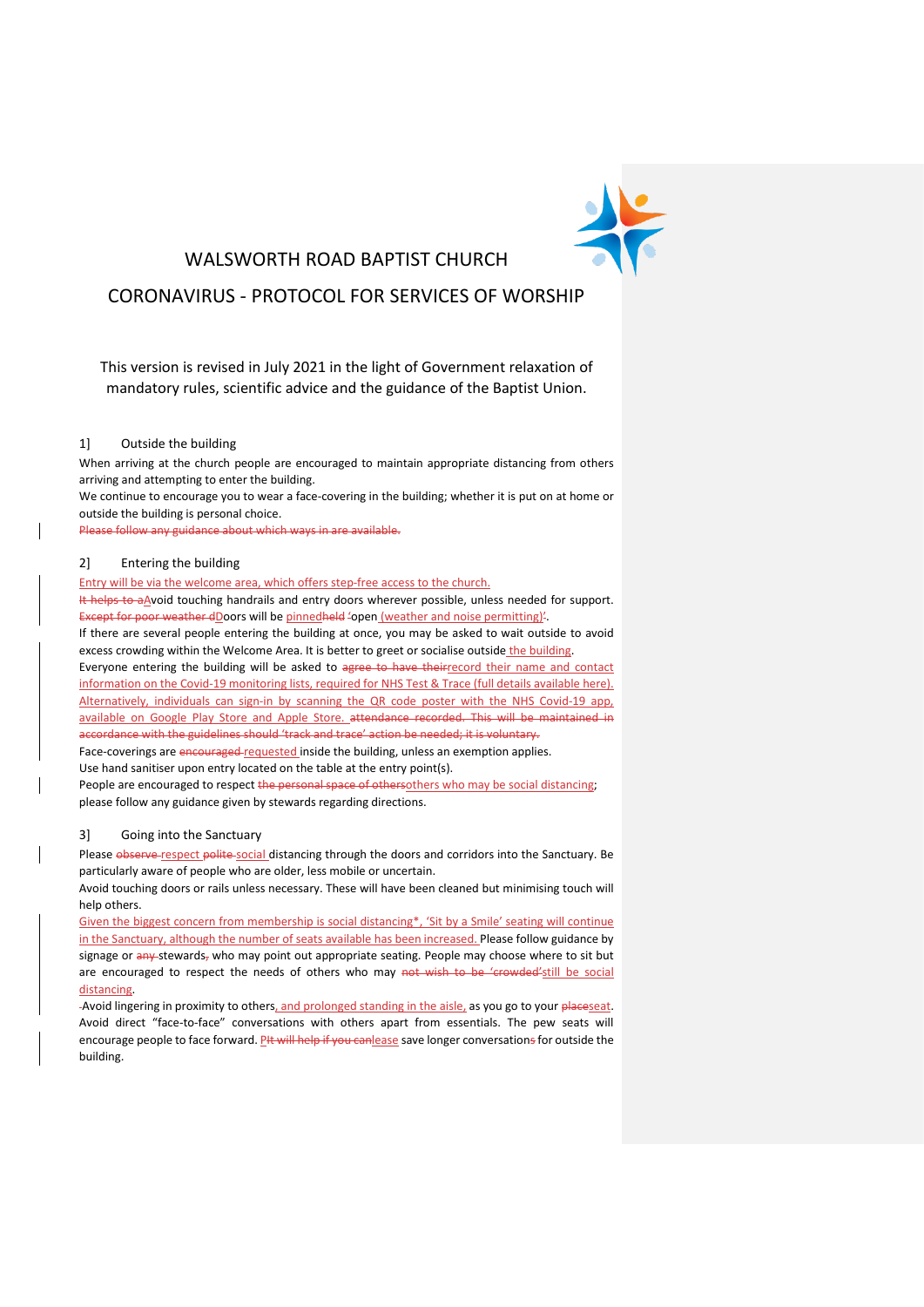Communion will take place at appropriate times. People should collect a pre-prepared Communion pot from the tray on the table in the Richard Johnson room on the way into the church. This pot should be left in the pew at the end of the service to be collected and disposed of in a Covid-secure way.

Books, Bibles and other shared communal objects are not yet available. People are encouraged to bring their own bibles, but not to share them with others.

#### 4] During worship

Doors into, and inside, the Sanctuary, RJ room, and Welcome Area will remain pinned open to improve air circulation (weather and noise permitting).

Singing will follow the best advice available, which is currently to do so quietly and with a mask in place.

People should remain in their **pew** during the **service**, unless taking a specific part which requires movement.

The wearing of masks is encouraged at all times, including singing, out of respect to others. Anyone reading or leading part of the service should bring their own bible/resource to use - unless informed beforehand by the preacher/leader that a translation/resource would be provided.

Hand sanitiser will be available where marked.

People may bring their own drink (water, tea/coffee), provided it is covered (bottle, thermos cup, etc.) and that it is not shared with others. The kitchen is off-limits during the service, even for water.

#### 5] Toilets

The toilets will be open but appropriate hygiene must be observed:

- Only one person at a time in each toilet area
- Outer doors will be propped open to avoid need to touch them
- Please use soap after using the toilet
- One-use paper towels or sensor-style hand-dryers are to be used; used towels can be disposed of in the bin provided.

#### 6] After the worship service

People should leave the Sanctuary as directed by signage or by stewards. Weather permitting, doors will be open already. Please avoid lingering in exit doorways or corridors - there is space outside the welcome area to speak to others.

People are encouraged to use sanitiser on departure.

Weather permitting, hold conversation on the church lawn and not the driveway - be aware of vehicle movements.

Maintain appropriate distancing even after leaving the Sanctuary. Avoid "face-to-face" conversations and talking that goes on for too long, even outside.

The kitchen is open, but not available for general use. One or two approved individual(s) may serve tea/coffee or water from the kitchen hatch into the welcome area after the morning service. Once served, please move away from the hatch to enable others to get a drink safely. Mugs should then be left on the designated table before being washed, dried, and put away again by the individual on duty.

People may bring their own drink (water), provided it is covered (bottle, re-usable cup, i.e. no open mugs or glasses) and that it is not shared with others.

Please avoid sharing anything such as books, cards, flowers, gifts etc. at the end of the service. The Traidcraft stall may continue to operate under COVID-19 restrictions, offering pre-order and collection, but at this time there will be no direct sales.